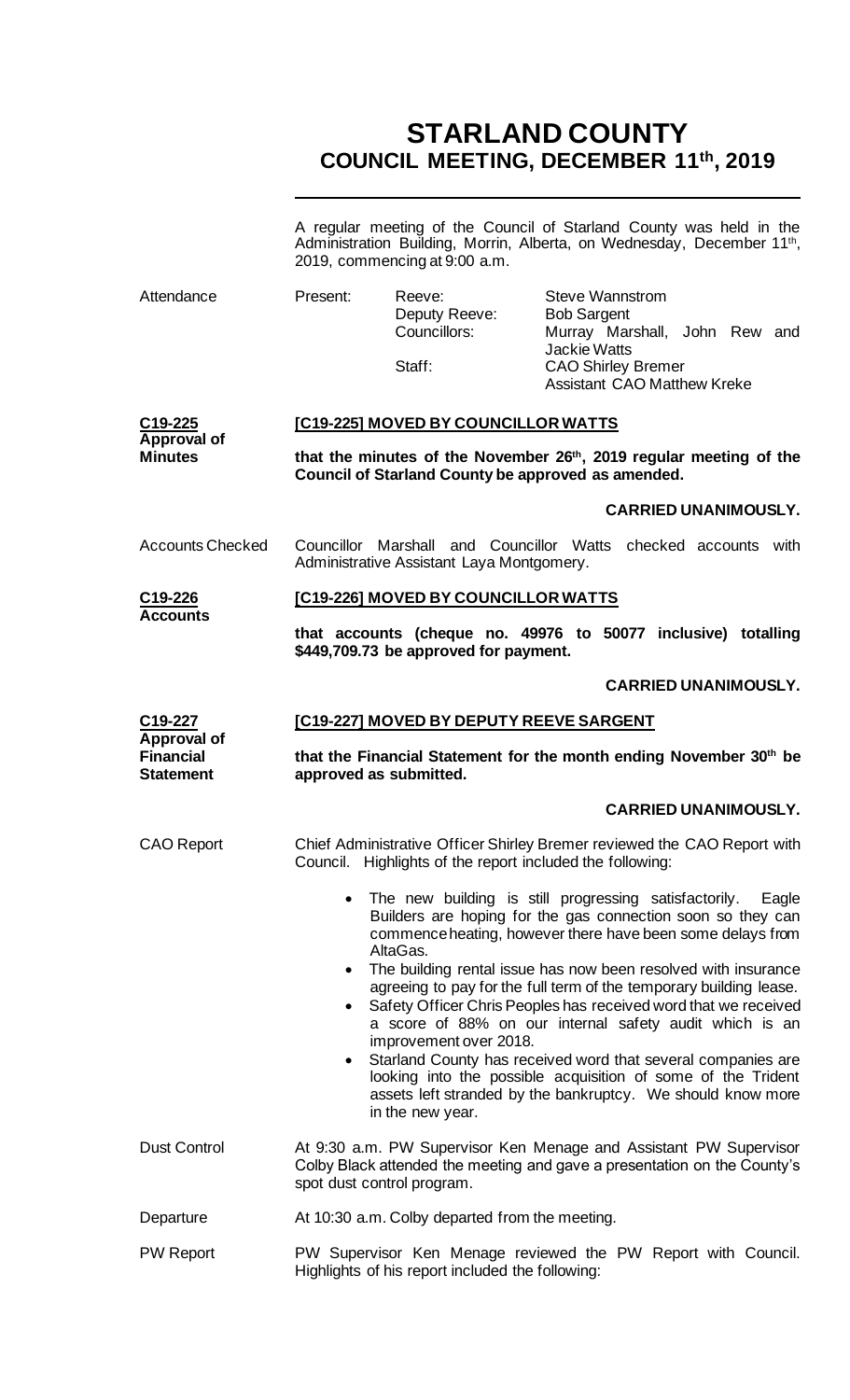• The PW Crew have been hauling pit run, working on the Ducks Unlimited Dam, sanding streets and doing sign repairs. The Shop Crew have been working on approximately 30 pieces of equipment, performed 4 CVIPs and helped with the incident to unit #712. Gradermen have been doing winter road maintenance operations. Ken has been dealing with safety incidents, finishing yearly staff evaluations and doing bridge inspections. Departure **At 11:00 a.m. Ken departed from the meeting.** DDSF Delegation At 11:05 a.m. Tom Zariski and Glenda Youngberg of the Drumheller & District Senior's Foundation attended the meeting and gave a presentation on the current state and future plans of the DDSF. Departure At 11:45 the delegation from DDSF departed from the meeting. New Building Change Orders Assistant CAO Kreke reviewed with Council a copy of the proposed change order for the new building submitted by Eagle Builders. Staff have reviewed the change orders and have provided recommendations. **C19-228 Change Orders [C19-228] MOVED BY DEPUTY REEVE SARGENT that change orders in the amount of \$185,831.81 be approved for extra costs related to the new building contract with Eagle Builders. CARRIED UNANIMOUSLY.** MS Report **At 1:40 p.m. Municipal Services Manager Glen Riep attended the meeting** and reviewed the MS report with Council. Highlights include the following: • Glen and Shirley had a meeting with Alberta Environment and Parks to discuss the situation with the Morning Glory Water Association. The Association remains on a boil water order and the province is looking for ways to bring their system up to code. Glen attended a webinar on dams and canals within the province. The presentation was to inform and educate the public and stakeholders in regard to the regulatory framework and obligation under the regulations. At this point Glen has not had much luck in obtaining clarification or information on which dams or canals are County owned. • Currently Glen is reviewing the application made by Dillon Consulting Ltd. for the new Atco solar farm proposed north of Drumheller and east of Highway 9. The application will be presented at next week's MPC meeting. Water Connection Nick Dalton has requested a quote for the installation of a water connection to his farmyard on the NW-21-29-20-W4. Glen has put together an estimate of running this line to his property. **C19-229 Water Connection [C19-229] MOVED BY REEVE WANNSTROM that Starland County charge a minimum of \$17,500.00 for the installation of a water connection for Nick Dalton to the property located at the NW-21-29-20-W4, and that should actual costs be more than this, the balance shall be the responsibility of Nick Dalton. MOTION CARRIED.** Departure At 3:05 p.m. Glen departed from the meeting. Highway 585 Starland County has drafted a letter to the Minister of Transportation arguing

for the immediate repair of Highway 585. Sections of the highway are in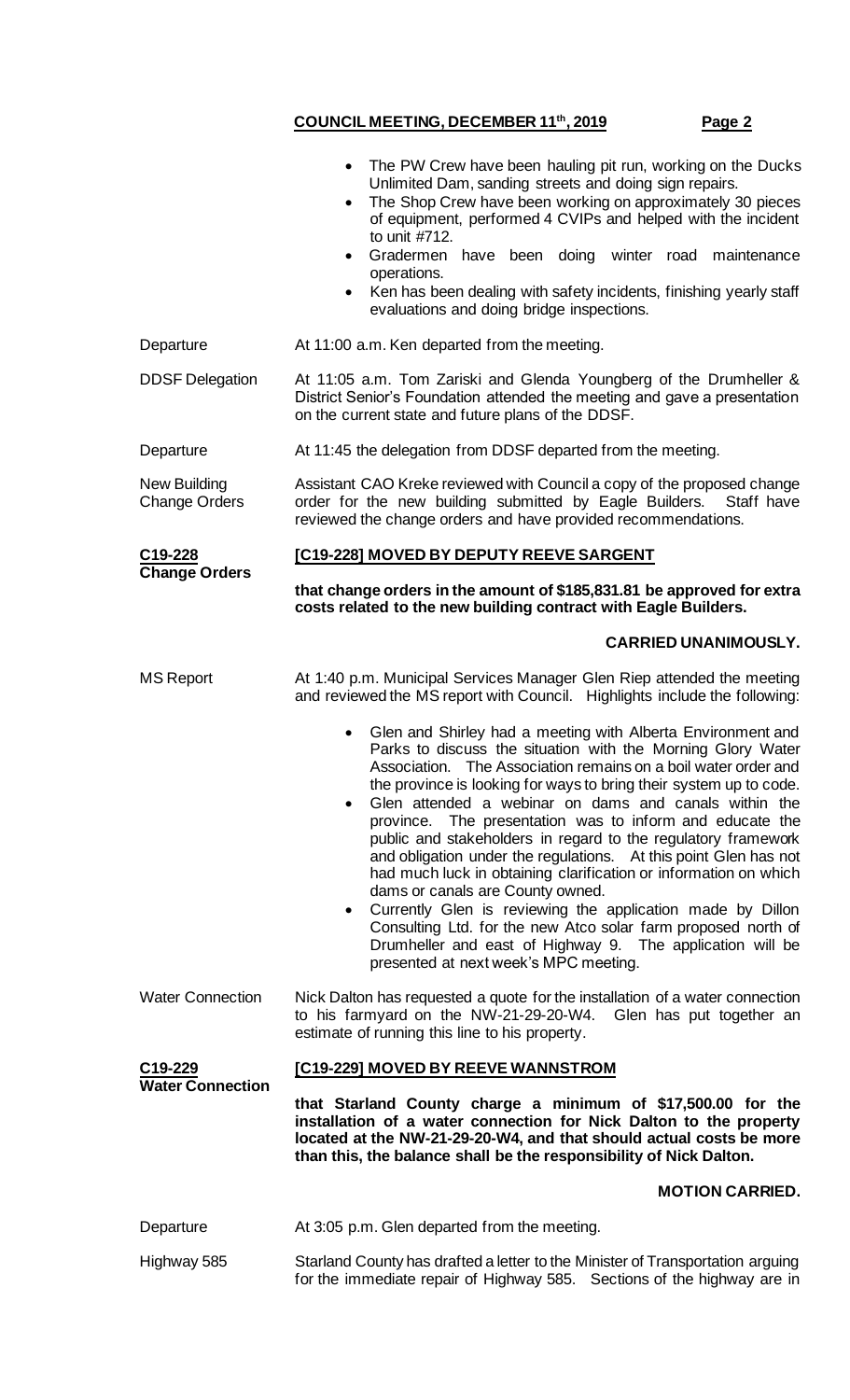serious disrepair and pose a danger to the travelling public. At this point repairs are not sufficient and major reconstruction needs to take place.

Financial Policies Council was given the response from Finance Manager Judy Fazekas as to Council concerns with finance policies 970-12 and 110-1. These policies cover travel expense reimbursement for staff and all councillor compensation.

| C19-230              | [C19-230] MOVED BY COUNCILLOR WATTS                          |  |  |  |  |  |
|----------------------|--------------------------------------------------------------|--|--|--|--|--|
| <b>Policy 970-12</b> |                                                              |  |  |  |  |  |
| Approval             | that Policy 970-12, Employee Travel, Conferences and Expense |  |  |  |  |  |
|                      | Reimbursement, be approved as submitted by administration.   |  |  |  |  |  |

#### **CARRIED UNANIMOUSLY.**

| C19-231                                            | [C19-231] MOVED BY DEPUTY REEVE SARGENT                                                                                                                                                                                                                                                                                                                                                                                                                                                                                                                                                                                                                                                                                                                                                                                                     |          |                                                                                                                                                                                                                                             |  |  |
|----------------------------------------------------|---------------------------------------------------------------------------------------------------------------------------------------------------------------------------------------------------------------------------------------------------------------------------------------------------------------------------------------------------------------------------------------------------------------------------------------------------------------------------------------------------------------------------------------------------------------------------------------------------------------------------------------------------------------------------------------------------------------------------------------------------------------------------------------------------------------------------------------------|----------|---------------------------------------------------------------------------------------------------------------------------------------------------------------------------------------------------------------------------------------------|--|--|
| <b>Policy 110-1</b><br><b>Approval</b>             | 110-1, Council<br><b>Policy</b><br>Compensation<br>that<br>and<br><b>Expense</b><br>Reimbursement, be approved as submitted by administration.                                                                                                                                                                                                                                                                                                                                                                                                                                                                                                                                                                                                                                                                                              |          |                                                                                                                                                                                                                                             |  |  |
|                                                    |                                                                                                                                                                                                                                                                                                                                                                                                                                                                                                                                                                                                                                                                                                                                                                                                                                             |          | <b>CARRIED UNANIMOUSLY.</b>                                                                                                                                                                                                                 |  |  |
| Operational and<br><b>Ice Plant Grants</b>         | Council was presented with a revised list of the recipients and amounts for<br>the 2019 Operational and Ice Plant Grants.                                                                                                                                                                                                                                                                                                                                                                                                                                                                                                                                                                                                                                                                                                                   |          |                                                                                                                                                                                                                                             |  |  |
| C18-232                                            | [C18-232] MOVED BY COUNCILLOR MARSHALL                                                                                                                                                                                                                                                                                                                                                                                                                                                                                                                                                                                                                                                                                                                                                                                                      |          |                                                                                                                                                                                                                                             |  |  |
| 2019 Operational<br>and Ice Plant<br><b>Grants</b> | that Starland County fund the Operational and Ice Plant Grant<br>programs in the amounts of \$95,000.00 and \$38,000.00 respectively<br>and that the funds be distributed as below:                                                                                                                                                                                                                                                                                                                                                                                                                                                                                                                                                                                                                                                         |          |                                                                                                                                                                                                                                             |  |  |
|                                                    | <b>Operational Grants</b><br><b>Craigmyle Historic Society</b><br><b>Craigmyle Civic Centre</b><br><b>Delia &amp; District Ag Society</b><br>Delia & District Comm. Assoc.<br><b>Delia &amp; District Hist. Society</b><br><b>Delia &amp; District Senior Citizens</b><br><b>Delia Curling Club</b><br><b>Delia Municipal Library Board</b><br><b>Morrin &amp; District Ag Society</b><br><b>Morrin Community Hall</b><br><b>Morrin Municipal Library</b><br><b>Munson &amp; Area Comm. Assoc.</b><br>Rowley Comm. Hall Assoc.<br><b>Rumsey &amp; District Ag Society</b><br><b>Rumsey Community Library</b><br><b>Rumsey Drop-In Centre</b><br><b>Verdant Valley Ag Society</b><br><b>Ice Plant Grants</b><br><b>Delia &amp; District Ag Society</b><br><b>Morrin &amp; District Ag Society</b><br><b>Rumsey &amp; District Ag Society</b> | \$<br>\$ | 1,891.84<br>1,849.11<br>23,411.55<br>5,079.06<br>4,237.85<br>2,844.72<br>6,340.07<br>583.80<br>16,530.30<br>3,463.07<br>877.40<br>3,330.32<br>6,501.53<br>12,409.25<br>763.88<br>1,632.73<br>3,253.52<br>17,216.09<br>11,962.13<br>8,821.78 |  |  |
|                                                    |                                                                                                                                                                                                                                                                                                                                                                                                                                                                                                                                                                                                                                                                                                                                                                                                                                             |          | <b>CARRIED UNANIMOUSLY.</b>                                                                                                                                                                                                                 |  |  |
| <b>Starland County</b><br><b>Newsletter</b>        | Council discussed the possibility of expanding the content of the Ag Talk<br>Newsletter into a quarterly publication covering all Starland County news<br>and events.                                                                                                                                                                                                                                                                                                                                                                                                                                                                                                                                                                                                                                                                       |          |                                                                                                                                                                                                                                             |  |  |
| <b>Budget</b><br><b>Discussions</b>                | A copy of the interim operating and capital budgets were given to Council.<br>The budgets propose a number of cuts over last year with a small surplus<br>in capital which will be revised once final revenue and expenditures are<br>known in the spring.                                                                                                                                                                                                                                                                                                                                                                                                                                                                                                                                                                                  |          |                                                                                                                                                                                                                                             |  |  |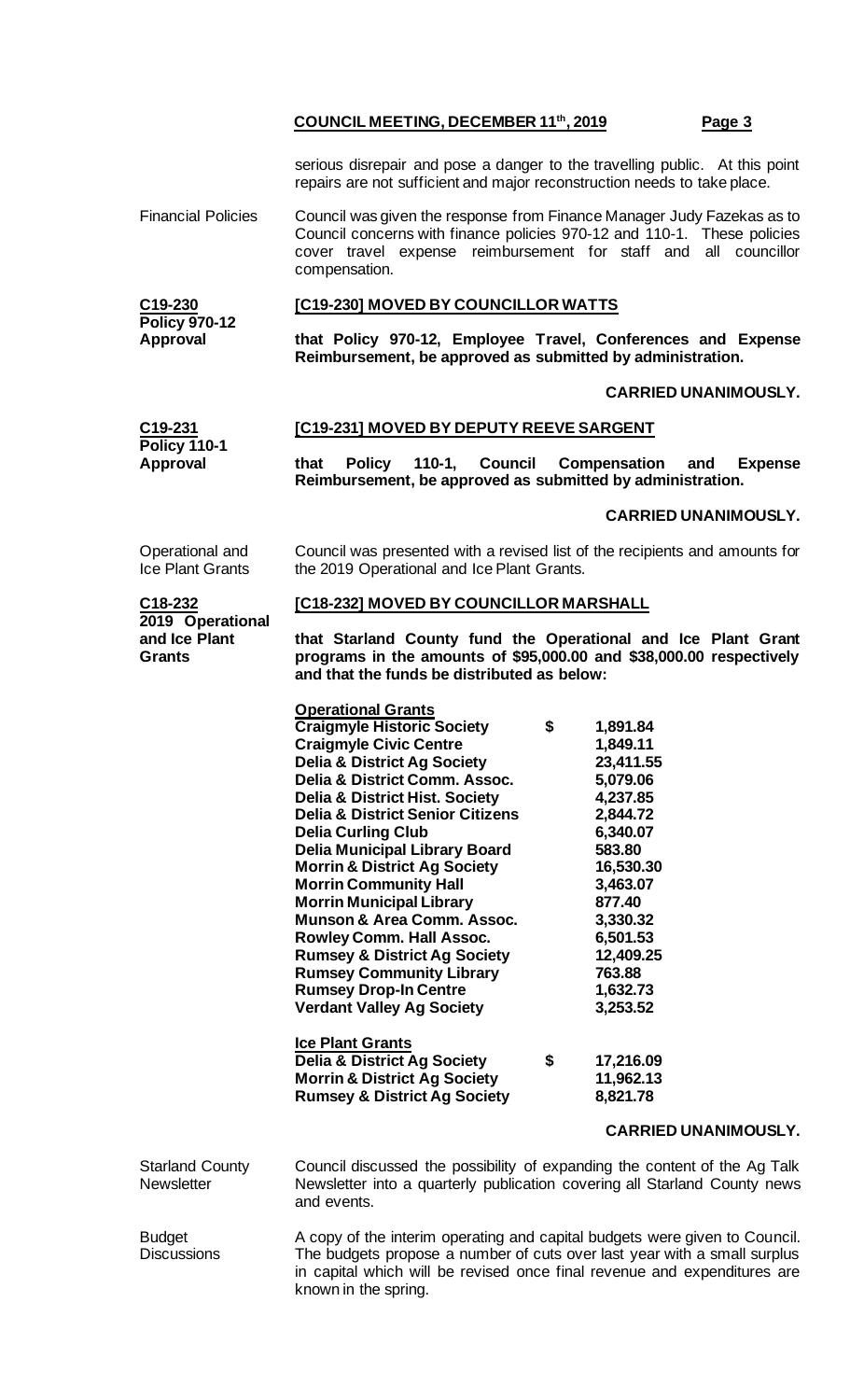| C19-233<br><b>Interim Budget</b> | [C19-233] MOVED BY COUNCILLOR WATTS                                                                                                                                                                                                                                                                                                                                                                                                                                                                                                                                                                                                                                                                                                                                  |  |  |  |  |  |                                       |    |
|----------------------------------|----------------------------------------------------------------------------------------------------------------------------------------------------------------------------------------------------------------------------------------------------------------------------------------------------------------------------------------------------------------------------------------------------------------------------------------------------------------------------------------------------------------------------------------------------------------------------------------------------------------------------------------------------------------------------------------------------------------------------------------------------------------------|--|--|--|--|--|---------------------------------------|----|
|                                  | that the 2020<br>Administration.                                                                                                                                                                                                                                                                                                                                                                                                                                                                                                                                                                                                                                                                                                                                     |  |  |  |  |  | Interim Budget be passed as presented | by |
|                                  |                                                                                                                                                                                                                                                                                                                                                                                                                                                                                                                                                                                                                                                                                                                                                                      |  |  |  |  |  | <b>CARRIED UNANIMOUSLY.</b>           |    |
| <b>CRMA</b>                      | The Central Zone Rural Alberta Municipalities Association will be having<br>their next meeting at the Pine Hills Golf Course in Rocky Mountain House<br>on February 7 <sup>th</sup> , 2020 at 10:00 a.m.                                                                                                                                                                                                                                                                                                                                                                                                                                                                                                                                                             |  |  |  |  |  |                                       |    |
| <b>Rural Policing</b>            | The Government of Alberta's new funding model will inject more than \$286<br>million over five years into frontline rural policing. Funding this commitment<br>will require rural municipalities to contribute 10% of this cost in 2020 which<br>will rise to 30% by 2023 with the actual individual municipal share to be<br>determined by population and equalized assessment. Starland County's<br>cost under this model would be \$61,335.00 in 2020 and rising to<br>\$184,137.00 in 2023.                                                                                                                                                                                                                                                                      |  |  |  |  |  |                                       |    |
| <b>RMA Monthly</b><br>Updates    | Council was given a copy of the December 2019 Monthly Update for the<br><b>RMA Districts.</b>                                                                                                                                                                                                                                                                                                                                                                                                                                                                                                                                                                                                                                                                        |  |  |  |  |  |                                       |    |
| Canadian<br><b>Badlands</b>      | The Canadian Badlands Association is asking its 60 member communities<br>to write a letter in support of the ongoing activities of the association to the<br>provincial government.                                                                                                                                                                                                                                                                                                                                                                                                                                                                                                                                                                                  |  |  |  |  |  |                                       |    |
| <b>Road Closure</b>              | Five years ago, Starland County's road construction crew constructed 3<br>miles of the Rowley Road (Highway 56 east for 3 miles). Land acquisitions<br>were not required as there was already a 99 ft. right of way. However due<br>to an error the road was registered as a 132 ft. right of way which now has<br>to be corrected through cancelling the road registration and concurrently<br>registering the correct road plan.                                                                                                                                                                                                                                                                                                                                   |  |  |  |  |  |                                       |    |
| C19-234                          | [C19-234] MOVED BY DEPUTY REEVE SARGENT                                                                                                                                                                                                                                                                                                                                                                                                                                                                                                                                                                                                                                                                                                                              |  |  |  |  |  |                                       |    |
| <b>Road Closure</b>              | WHEREAS, a resolution is required for the purpose of closing to public<br>travel and cancelling a public highway or portion thereof in<br>accordance with Section 24, of the Municipal Government Act, Chapter<br>M26 Revised Statutes of Alberta, 2000 as amended;                                                                                                                                                                                                                                                                                                                                                                                                                                                                                                  |  |  |  |  |  |                                       |    |
|                                  | AND WHEREAS, Road Plan 081 5192 was registered erroneously with<br>a 40 meter right-of-way;<br>AND WHEREAS, all parties with an interest therein have been<br>contacted and have shown no objections to the proposed road closure<br>and subsequent registration of an emended road plan,<br>NOW THEREFORE BE IT RESOLVED that the Council of Starland<br>County does hereby close the following described road, subject to<br>rights of access granted by other legislation:<br>All that portion of road shown on Plan 081 5192, within the N $\frac{1}{2}$<br>of Sec. 20, S $\frac{1}{2}$ of Sect. 29 and S $\frac{1}{2}$ of Sec. 30, Twp. 32, Rge. 19,<br>W4M and within the N $\frac{1}{2}$ of Sec. 24 and S $\frac{1}{2}$ of Sec. 25, Twp. 32,<br>Rge. 20, W4M; |  |  |  |  |  |                                       |    |
|                                  |                                                                                                                                                                                                                                                                                                                                                                                                                                                                                                                                                                                                                                                                                                                                                                      |  |  |  |  |  |                                       |    |
|                                  |                                                                                                                                                                                                                                                                                                                                                                                                                                                                                                                                                                                                                                                                                                                                                                      |  |  |  |  |  |                                       |    |
|                                  |                                                                                                                                                                                                                                                                                                                                                                                                                                                                                                                                                                                                                                                                                                                                                                      |  |  |  |  |  |                                       |    |
|                                  | AND FURTHER BE IT RESOLVED that a new road plan be<br>simultaneously registered for this portion of roadway, as shown on<br>the attached Schedule "A" (Drawing No.: LN004320-001_rd_00) with a<br>30 meter right-of-way width.                                                                                                                                                                                                                                                                                                                                                                                                                                                                                                                                       |  |  |  |  |  |                                       |    |
|                                  |                                                                                                                                                                                                                                                                                                                                                                                                                                                                                                                                                                                                                                                                                                                                                                      |  |  |  |  |  |                                       |    |

#### **CARRIED UNANIMOUSLY.**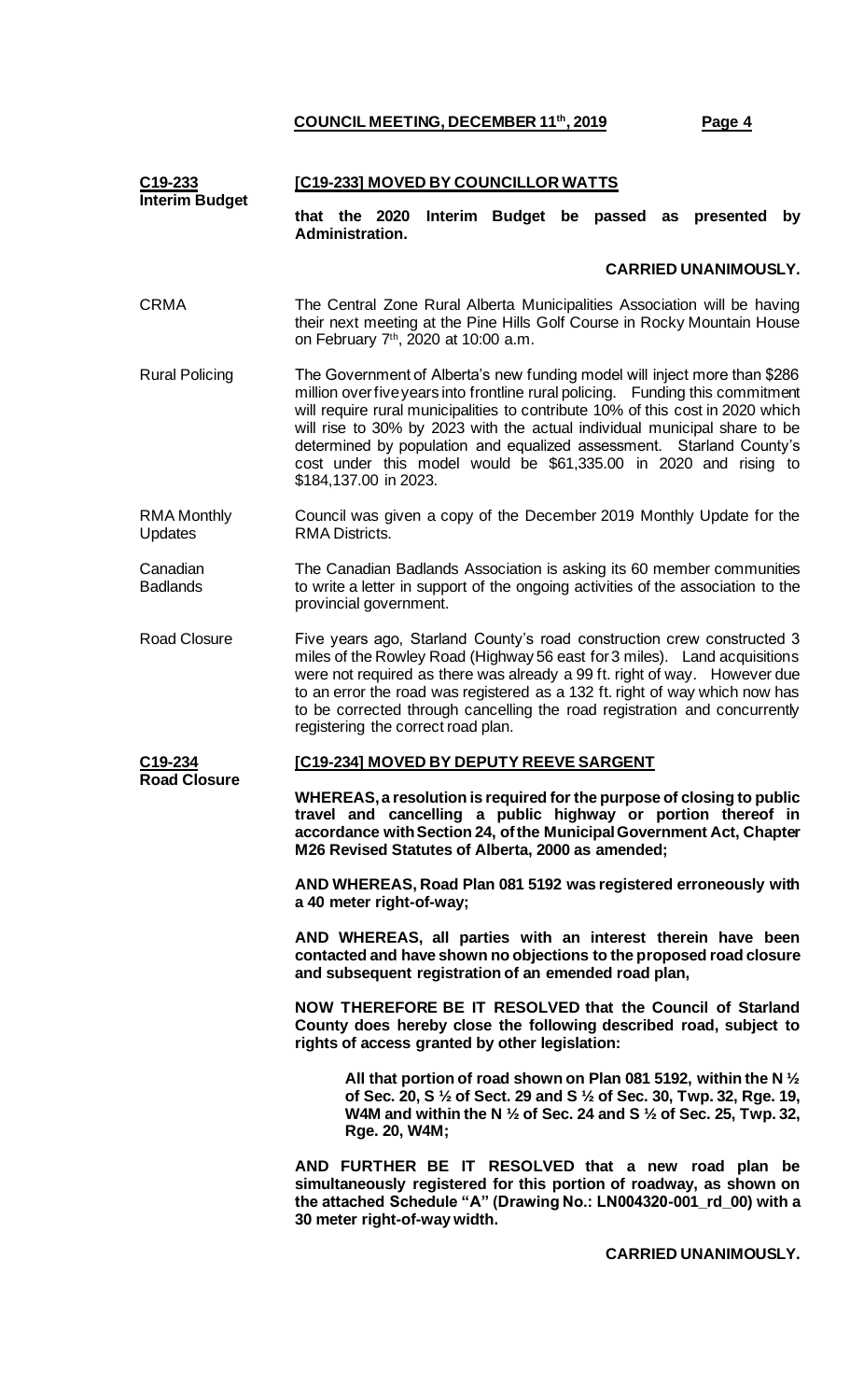next four years to reach this goal will require a substantial increase this year.

| C19-235                                                      | [C19-235] MOVED BY COUNCILLOR MARSHALL                                                                                                                                                                                                                                                                                                                                                                     |                             |  |  |
|--------------------------------------------------------------|------------------------------------------------------------------------------------------------------------------------------------------------------------------------------------------------------------------------------------------------------------------------------------------------------------------------------------------------------------------------------------------------------------|-----------------------------|--|--|
| <b>Meeting</b><br><b>Cancellation</b>                        | that the regular meeting of the Council of Starland County scheduled<br>for December 25th, 2019 be cancelled.                                                                                                                                                                                                                                                                                              |                             |  |  |
|                                                              |                                                                                                                                                                                                                                                                                                                                                                                                            | <b>CARRIED UNANIMOUSLY.</b> |  |  |
| C19-236                                                      | [C19-236] MOVED BY COUNCILLOR WATTS                                                                                                                                                                                                                                                                                                                                                                        |                             |  |  |
| <b>Meeting</b><br><b>Changes</b>                             | that regular meetings of the Council of Starland County scheduled for<br>January 8 <sup>th</sup> and 22 <sup>nd</sup> be moved to January 15 <sup>th</sup> and 29 <sup>th</sup> respectively.                                                                                                                                                                                                              |                             |  |  |
|                                                              |                                                                                                                                                                                                                                                                                                                                                                                                            | <b>CARRIED UNANIMOUSLY.</b> |  |  |
| <b>Municipal Affairs</b><br>Communications                   | Several pieces of communication were received from the Minister of<br>Municipal Affairs outlining the governments commitment to MSI Funding,<br>thanking participants in the Shallow Gas Tax Relief Initiative and offering<br>invitations for meetings at the upcoming Rural Municipalities spring<br>conference in Edmonton.                                                                             |                             |  |  |
| <b>Municipal Review</b>                                      | Starland County has been selected to participate in the Municipal<br>Accountability Program review in 2020. The review will include an on-site<br>visit and will consist of a review of municipal documents and discussion with<br>staff and Council regarding policies, procedures and processes.                                                                                                         |                             |  |  |
| <b>CPO</b> Agreements                                        | Assistant CAO Kreke presented Council with copies of a proposed<br>Community Peace Officer services agreement between Starland County<br>and the villages of Morrin, Munson and Delia. The agreement covers the<br>provision of Peace Officer Services for a set amount of time each month<br>with additional time to be spent in the communities as needed with time to<br>be billed on a per hour basis. |                             |  |  |
| C19-237                                                      | [C19-237] MOVED BY DEPUTY REEVE SARGENT                                                                                                                                                                                                                                                                                                                                                                    |                             |  |  |
| <b>CPO Agreement-</b><br><b>Village of Morrin</b>            | that Starland County provide the Village of Morrin with Peace Officer<br>services as per the terms of the Agreement submitted by<br>administration.                                                                                                                                                                                                                                                        |                             |  |  |
|                                                              |                                                                                                                                                                                                                                                                                                                                                                                                            | <b>CARRIED UNANIMOUSLY.</b> |  |  |
| C19-238                                                      | [C19-238] MOVED BY COUNCILLOR MARSHALL                                                                                                                                                                                                                                                                                                                                                                     |                             |  |  |
| <b>CPO Agreement-</b><br><b>Village of Delia</b>             | that Starland County provide the Village of Delia with Peace Officer<br>services as per the terms of the Agreement submitted by<br>administration.                                                                                                                                                                                                                                                         |                             |  |  |
|                                                              |                                                                                                                                                                                                                                                                                                                                                                                                            | <b>CARRIED UNANIMOUSLY.</b> |  |  |
| C19-239<br><b>CPO Agreement-</b><br><b>Village of Munson</b> | [C19-239] MOVED BY REEVE WANNSTROM                                                                                                                                                                                                                                                                                                                                                                         |                             |  |  |
|                                                              | that Starland County provide the Village of Munson with Peace Officer<br>services as per the terms of the Agreement submitted by<br>administration.                                                                                                                                                                                                                                                        |                             |  |  |
|                                                              |                                                                                                                                                                                                                                                                                                                                                                                                            | <b>CARRIED UNANIMOUSLY.</b> |  |  |
| <b>Water Rates</b>                                           | Assistant CAO Kreke reviewed with Council an analysis done on the current<br>water rates in Starland County. As of December revenues were coming in<br>approximately as projected with expenses running slightly higher. The<br>eventual goal is to recover supply cost plus 50% of the capital depreciation<br>cost associated with the system and the schedule for increases over the                    |                             |  |  |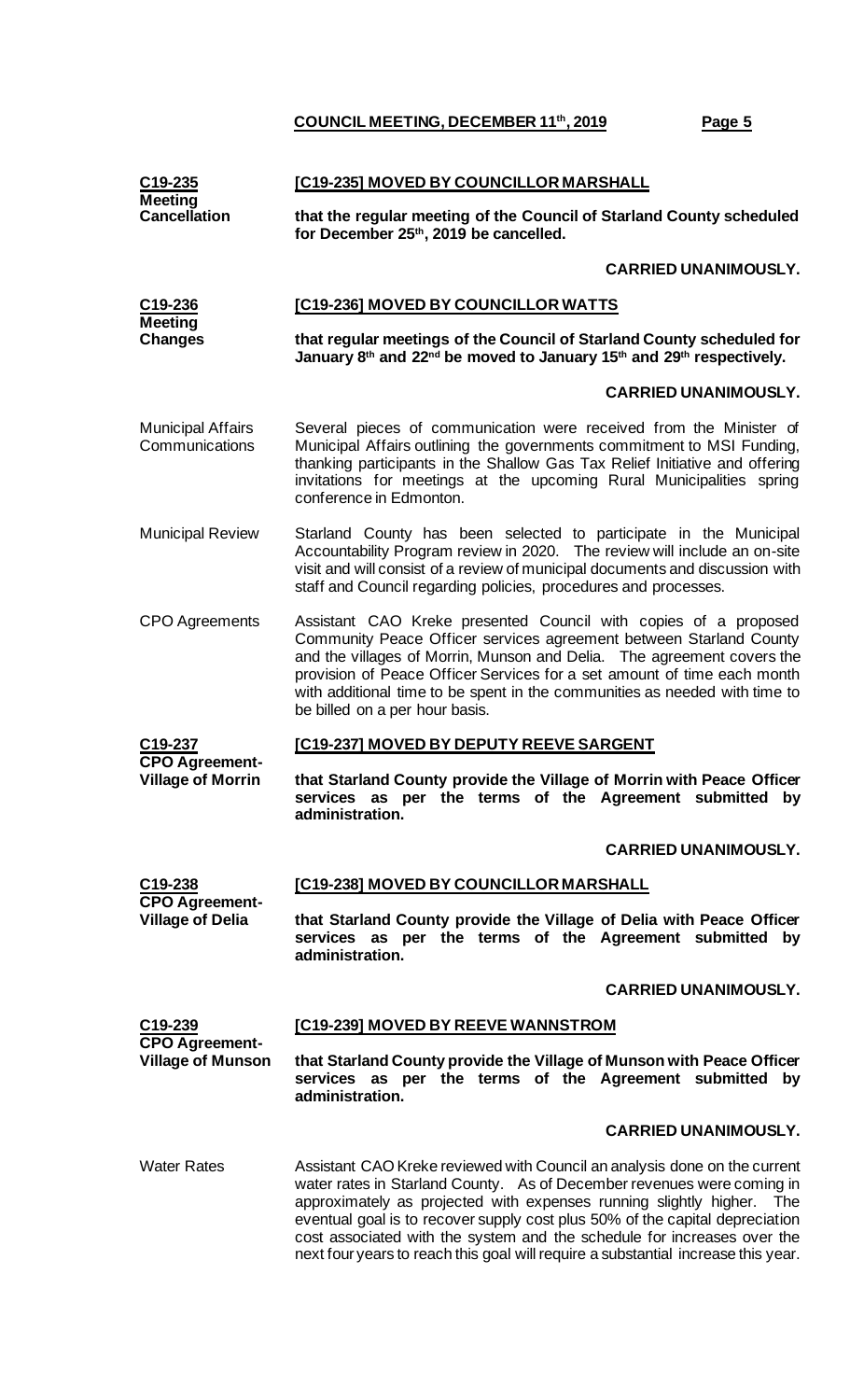|                                                                       | COUNCIL MEETING, DECEMBER 11th, 2019                                                                                                                                                                                                                                                          |                                                                                     | Page 6                                                                |  |  |  |
|-----------------------------------------------------------------------|-----------------------------------------------------------------------------------------------------------------------------------------------------------------------------------------------------------------------------------------------------------------------------------------------|-------------------------------------------------------------------------------------|-----------------------------------------------------------------------|--|--|--|
| C19-240<br><b>Bylaw 1146-</b><br><b>Motion to</b><br><b>Establish</b> | [C19-240] MOVED BY REEVE WANNSTROM<br>that Bylaw 1146, for the purpose of amending Schedule A of Bylaw<br>1137, be established.                                                                                                                                                               |                                                                                     |                                                                       |  |  |  |
|                                                                       |                                                                                                                                                                                                                                                                                               |                                                                                     | <b>CARRIED UNANIMOUSLY.</b>                                           |  |  |  |
| C19-241                                                               | [C19-241] MOVED BY COUNCILLOR WATTS                                                                                                                                                                                                                                                           |                                                                                     |                                                                       |  |  |  |
| <b>Bylaw 1146-</b><br>1 <sup>st</sup> Reading                         | that Bylaw 1146, for the purpose of amending Schedule A of Bylaw<br>1137, be given first reading.                                                                                                                                                                                             |                                                                                     |                                                                       |  |  |  |
|                                                                       |                                                                                                                                                                                                                                                                                               |                                                                                     | <b>CARRIED UNANIMOUSLY.</b>                                           |  |  |  |
| C19-242                                                               | [C19-242] MOVED BY DEPUTY REEVE SARGENT                                                                                                                                                                                                                                                       |                                                                                     |                                                                       |  |  |  |
| <b>Bylaw 1146-</b><br>2 <sup>nd</sup> Reading                         | that Bylaw 1146, for the purpose of amending Schedule A of Bylaw<br>1137, be given second reading.                                                                                                                                                                                            |                                                                                     |                                                                       |  |  |  |
|                                                                       |                                                                                                                                                                                                                                                                                               |                                                                                     | <b>CARRIED UNANIMOUSLY.</b>                                           |  |  |  |
| C19-243<br><b>Bylaw 1146-</b>                                         | [C19-243] MOVED BY COUNCILLOR REW                                                                                                                                                                                                                                                             |                                                                                     |                                                                       |  |  |  |
| <b>Motion to Have</b><br>3 <sup>rd</sup> Reading                      | that Bylaw 1146, for the purpose of amending Schedule A of Bylaw<br>1137, be given third reading at this meeting.                                                                                                                                                                             |                                                                                     |                                                                       |  |  |  |
|                                                                       |                                                                                                                                                                                                                                                                                               |                                                                                     | <b>CARRIED UNANIMOUSLY.</b>                                           |  |  |  |
| C19-244                                                               | [C19-244] MOVED BY COUNCILLOR MARSHALL                                                                                                                                                                                                                                                        |                                                                                     |                                                                       |  |  |  |
| <b>Bylaw 1146-</b><br>3rd and Final<br>Reading                        | that Bylaw 1146, for the purpose of amending Schedule A of Bylaw<br>1137, be given third reading and finally passed.                                                                                                                                                                          |                                                                                     |                                                                       |  |  |  |
|                                                                       |                                                                                                                                                                                                                                                                                               |                                                                                     | <b>CARRIED UNANIMOUSLY.</b>                                           |  |  |  |
| Council<br>Committees                                                 | All councillors present reported briefly on the committees to which they are<br>appointed.                                                                                                                                                                                                    |                                                                                     |                                                                       |  |  |  |
| Council<br>Communications                                             | <b>Council Communications:</b>                                                                                                                                                                                                                                                                |                                                                                     |                                                                       |  |  |  |
|                                                                       | i)<br>ATCO re: Cancellation of Two Projects<br>Drumheller Solar and Battery Storage Project<br>ii)<br>Prairie Land School Division re: News Release 2019-2020 Budget<br>iii)<br><b>Deficit</b><br>Rural Municipalities of Alberta<br>iv)<br><b>Contact Newsletter (3 Issues)</b><br>$\bullet$ |                                                                                     |                                                                       |  |  |  |
| <b>Accounts</b>                                                       | Accounts - see prior motion.                                                                                                                                                                                                                                                                  |                                                                                     |                                                                       |  |  |  |
|                                                                       | ALTAGAS UTILITIES INC.<br>AWARE 360 LTD.<br>BREMER, SHIRLEY J.<br>BURT, EDWIN L.<br><b>DELIA FUN TEAM HOCKEY</b><br>ECS SAFETY SERVICES LTD.<br><b>FAZEKAS, JUDITH W</b>                                                                                                                      | CK#49976<br>CK# 49977<br>CK# 49978<br>CK#49979<br>CK#49980<br>CK# 49981<br>CK#49982 | 2,277.26<br>80.85<br>974.88<br>150.00<br>1,500.00<br>190.58<br>948.00 |  |  |  |

WOLF, TRACY CK# 49988 1,305.00

 **Sub-Total: \$ 74,627.02**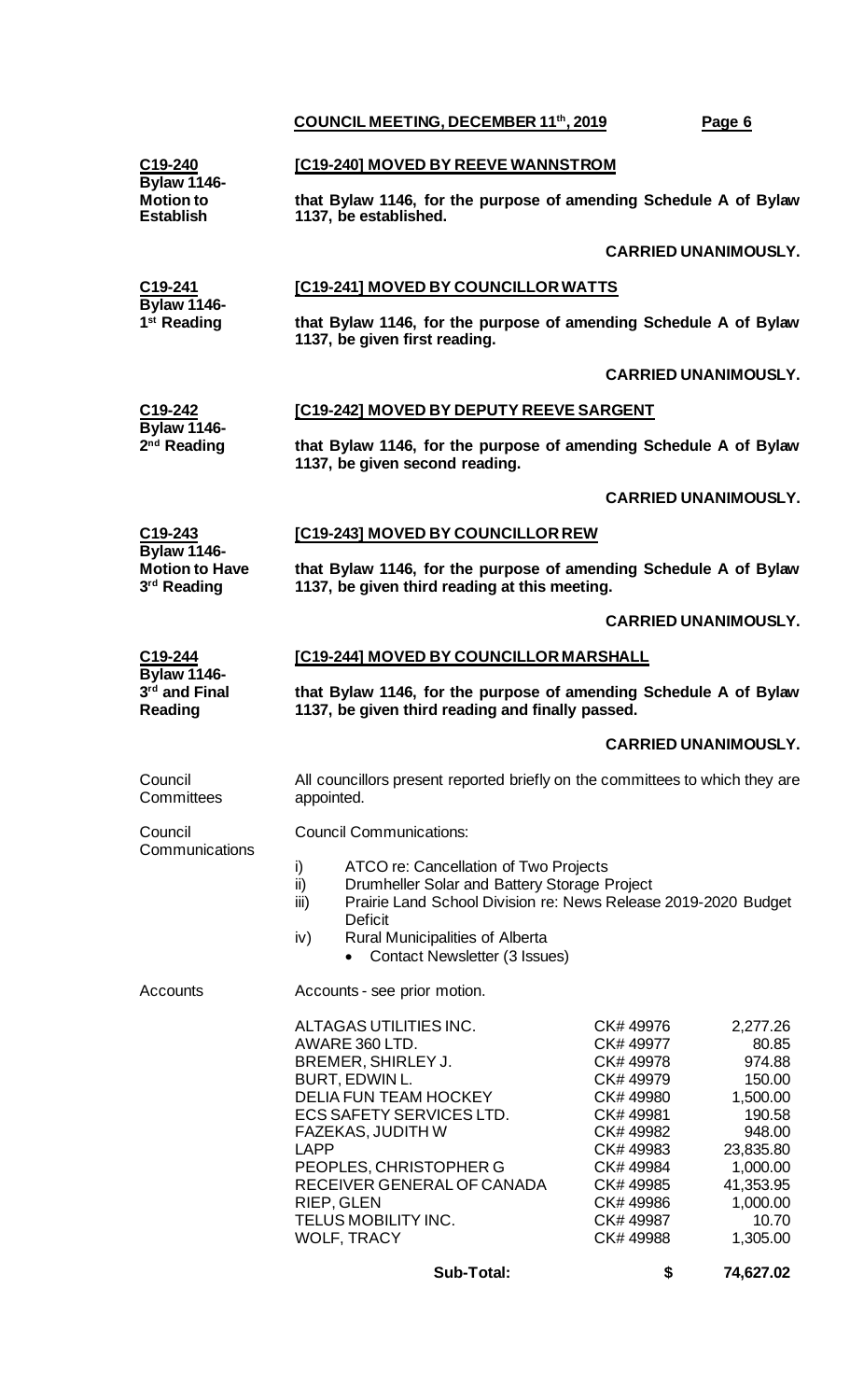| <b>RMATRADE</b>                                               | CK#49989               | 5,952.34           |
|---------------------------------------------------------------|------------------------|--------------------|
| <b>Sub-Total:</b>                                             |                        | 5,952.34<br>\$     |
| A.H. GRADER SERVICE LTD.                                      | CK#49990               | 15,802.50          |
| ACKLANDS-GRAINGER INC.                                        | CK#49991               | 68.88              |
| ADAMS INDUSTRIAL SUPPLIES INC.                                | CK#49992               | 2,263.35           |
| <b>ADAMS, BRETT</b>                                           | CK#49993               | 4,600.00           |
| ADVANCED COOLANT TECHNOLOGIES                                 | CK#49994               | 1,570.27           |
| AIR LIQUIDE CANADA INC.                                       | CK# 49995              | 366.98             |
| ALBERTA GOVERNMENT SERVICES                                   | CK# 49996              | 5.00               |
| ALBERTA ONE-CALL CORPORATION                                  | CK#49997               | 18.90              |
| ATCO STRUCTURES & LOGISTICS LTD.                              | CK#49998               | 10,316.25          |
| <b>AUTO VALUE PARTS - DRUMHELLER</b>                          | CK#49999               | 2,558.97           |
| <b>BIG COUNTRY GAS CO-OP</b>                                  | CK#50000               | 491.96             |
| BURT, EDWIN L.                                                | CK#50001               | 150.00             |
| C. SCHATZ PHOTOGRAPHY                                         | CK#50002               | 1,750.00           |
| <b>RECEIVER GENERAL</b>                                       | CK#50003               | 1,950.00           |
| <b>CENTRAL REGION AAAF</b>                                    | CK#50004               | 100.00             |
| <b>CERVUS AG EQUIPMENT LP</b>                                 | CK#50005               | 57.79              |
| CHAMPION COMMERCIAL PRODUCTS                                  | CK#50006               | 2,399.12           |
| CHRIST THE REDEEMER C.S.R.D#3<br><b>CINTAS CANADA LIMITED</b> | CK#50007<br>CK#50008   | 4,018.49           |
| <b>DIGITAL CONNECTION OFFICE</b>                              | CK#50009               | 82.95<br>357.87    |
| DIGITEX CANADA INC.                                           | CK#50010               | 604.39             |
| DIRECTDIAL.COM                                                | CK#50011               | 1,278.90           |
| DRUMHELLER SOLID WAST3                                        | CK#50012               | 73.76              |
| <b>DRUMHELLER CHRYSLER</b>                                    | CK#50013               | 1,212.96           |
| DRUMHELLER EQUIPMENT SALES                                    | CK#50014               | 37.80              |
| <b>EAGLE LAKE NURSERIES</b>                                   | CK#50015               | 1,225.88           |
| FOURLANE FORD SALES LTD.                                      | CK#50016               | 66.41              |
| <b>GANGSTER ENTERPRISES</b>                                   | CK#50017               | 7,095.00           |
| <b>GARTLOW HOLDINGS LTD.</b>                                  | CK#50018               | 4,000.00           |
| GLOVER INTERNATIONAL TRUCKS LTD. CK# 50019                    |                        | 222.35             |
| HENRY KROEGER REGIONAL WATER                                  | CK#50020               | 7,052.51           |
| HI-WAY 9 EXPRESS LTD.                                         | CK#50021               | 636.06             |
| HYDRO-VAC'S UNLIMITED SALES                                   | CK#50022               | 206.01             |
| JAMES, RANDY E.                                               | CK# 50023              | 1,000.00           |
| KOWALCHUK, REBECCA<br><b>KUDRAS, DARA</b>                     | CK# 50024<br>CK# 50025 | 500.00<br>1,346.00 |
| KUHL TUF WEAR LTD.                                            | CK#50026               | 157.50             |
| LINDEN AGRI-CENTER LTD.                                       | CK# 50027              | 482.85             |
| LAPP                                                          | CK#50028               | 23,366.39          |
| <b>LOOMIS EXPRESS</b>                                         | CK# 50029              | 130.00             |
| MARSHALL, MURRAY                                              | CK# 50030              | 2,741.92           |
| MERKEL, BRIAN A.                                              | CK#50031               | 3,000.00           |
| <b>MONSTER CONTROLS</b>                                       | CK#50032               | 43,460.57          |
| <b>MORRIN FOODS</b>                                           | CK#50033               | 209.39             |
| NEILL, BRIAN G. & SYLVIA A.                                   | CK# 50034              | 3,000.00           |
| <b>NEW WEST FREIGHTLINER INC-RD</b>                           | CK# 50035              | 288.83             |
| <b>NSC MINERALS</b>                                           | CK# 50036              | 5,010.83           |
| OASIS CARWASH & CONVENIENCE                                   | CK# 50037              | 14.41              |
| OLSEN, LESLIE M.                                              | CK#50038               | 1,500.00           |
| PETERSON AUTO BODY LTD.<br>PETTY CASH                         | CK#50039<br>CK#50040   | 31.50<br>78.25     |
| PUROLATOR INC.                                                | CK#50041               | 195.91             |
| RECEIVER GENERAL OF CANADA                                    | CK# 50042              | 44,708.48          |
| <b>REW, JOHN</b>                                              | CK# 50043              | 3,714.44           |
| <b>RMA FUEL</b>                                               | CK# 50044              | 29,174.73          |
| ROADATA SERVICES LTD.                                         | CK# 50045              | 283.50             |
| <b>SARGENT, ROBERT</b>                                        | CK# 50046              | 1,745.48           |
| <b>SCHATZ, CODY J</b>                                         | CK#50047               | 492.60             |
| SHAND, ARLEE L.                                               | CK#50048               | 2,150.00           |
| <b>SHARPE, GEORGE &amp; HEATHER</b>                           | CK# 50049              | 15,000.00          |
| SHARPE, KERRY                                                 | CK#50050               | 371.00             |
| SHARPE, ROBERT D. & WENDY A.                                  | CK# 50051              | 4,500.00           |